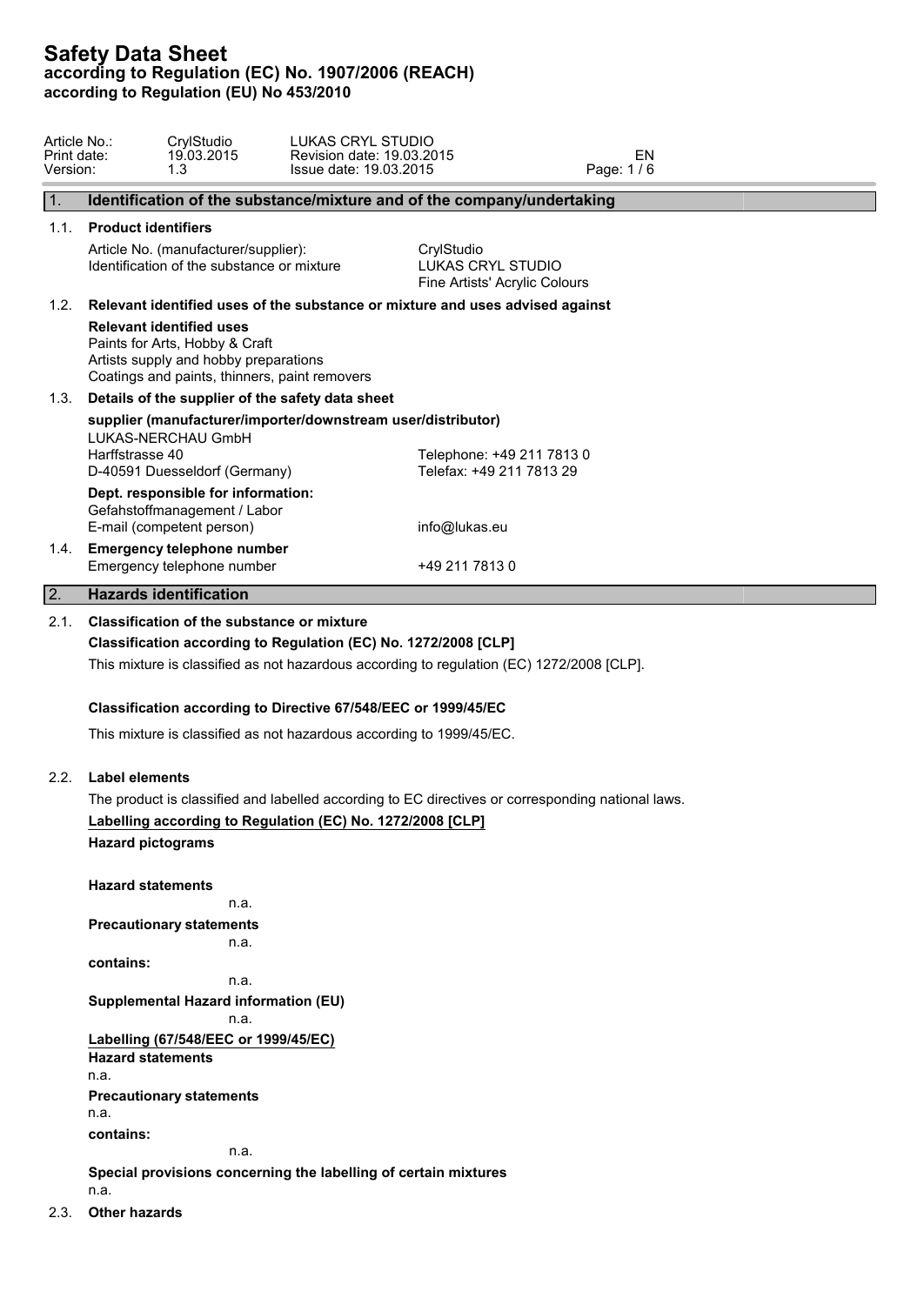| Article No.:<br>Print date:<br>Version: | ≿rvlStudio<br>19.03.2015<br>ີ<br>ن. ا | LUKAS CRYL STUDIO<br>Revision date: 19.03.2015<br>Issue date: 19.03.2015 | FN<br>Page: 2/6 |  |
|-----------------------------------------|---------------------------------------|--------------------------------------------------------------------------|-----------------|--|
|                                         |                                       |                                                                          |                 |  |

# 3. **Composition / Information on ingredients**

# 3.2. **Mixtures**

**Product description / chemical characterization**

**Description** acrylic paint

**Hazardous ingredients**

| Classification according to Regulation (EC) No. 1272/2008 [CLP] |                      |                     |  |  |
|-----------------------------------------------------------------|----------------------|---------------------|--|--|
| EC No.                                                          | <b>REACH No.</b>     |                     |  |  |
| <b>CAS No.</b>                                                  | <b>Chemical name</b> | W <sub>t</sub> $\%$ |  |  |
| <b>INDEX No.</b>                                                | classification:      | <b>Remark</b>       |  |  |

n.a.

| Classification according to Directive 67/548/EEC or 1999/45/EC |                      |         |  |  |
|----------------------------------------------------------------|----------------------|---------|--|--|
| EC No.                                                         | <b>REACH No.</b>     |         |  |  |
| <b>CAS No.</b>                                                 | <b>Chemical name</b> | Wt $\%$ |  |  |
| <b>INDEX No.</b>                                               | classification:      | Remark  |  |  |

n.a.

## **Additional information**

Full text of R-phrases: see section 16. Full text of H-phrases: see section 16.

## 4. **First-aid measures**

# 4.1. **Description of first aid measures**

#### **General information**

In all cases of doubt, or when symptoms persist, seek medical advice. In case of unconsciousness give nothing by mouth, place in recovery position and seek medical advice.

# **In case of inhalation**

Remove casualty to fresh air and keep warm and at rest. In case of irregular breathing or respiratory arrest provide artificial respiration.

### **Following skin contact**

Remove contaminated, saturated clothing immediately. After contact with skin, wash immediately with plenty of water and soap. Do not use solvents or thinners.

#### **After eye contact**

Rinse cautiously with water for several minutes. Remove contact lenses, if present and easy to do. Continue rinsing. Seek medical advice immediately.

#### **After ingestion**

If swallowed, rinse mouth with water (only if the person is conscious). Seek medical advice immediately. Keep victim calm.

# 4.2. **Most important symptoms and effects, both acute and delayed**

In all cases of doubt, or when symptoms persist, seek medical advice.

# 4.3. **Indication of any immediate medical attention and special treatment needed**

# 5. **Firefighting measures**

# 5.1. **Extinguishing media**

# **Suitable extinguishing media**

alcohol resistant foam, carbon dioxide, Powder, spray mist, (water)

**Extinguishing media which must not be used for safety reasons:**

strong water jet

5.2. **Special exposure hazards arising from the substance or preparation itself, its combustion products or from resulting gases:**

Dense black smoke occurs during fire. Inhaling hazardous decomposing products can cause serious health damage.

# 5.3. **Special protective equipment for firefighters:**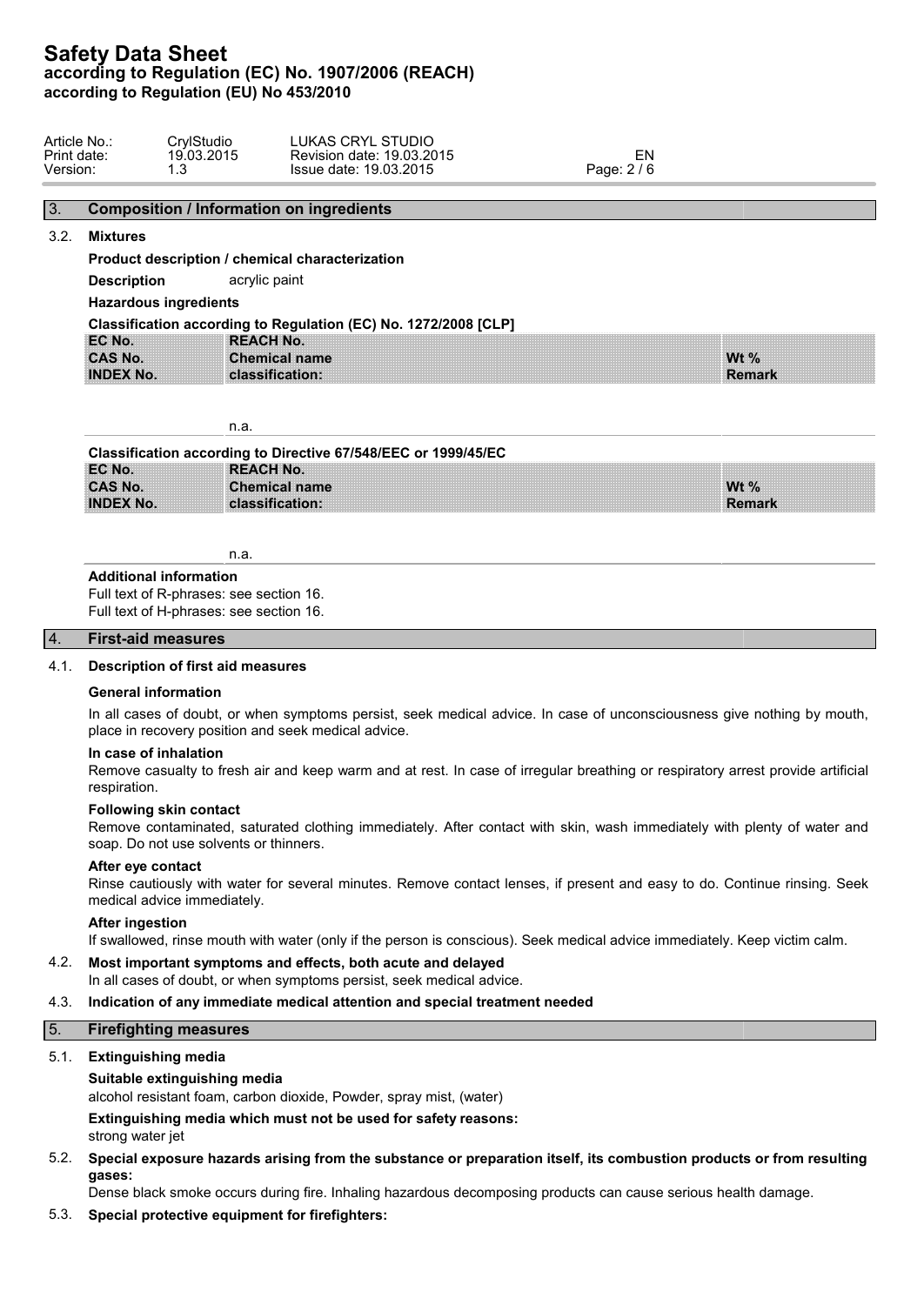| . STUDIO<br>CrvlStudio<br>_UKAS CRYL<br>Revision date: 19.03.2015<br>19.03.2015<br>19.03.2015<br>Page: 3/6<br>Issue date:<br>ں . | Article No.:<br>Print date:<br>Version. |
|----------------------------------------------------------------------------------------------------------------------------------|-----------------------------------------|
|----------------------------------------------------------------------------------------------------------------------------------|-----------------------------------------|

Provide a conveniently located respiratory protective device.

### **Additional information**

Do not allow water used to extinguish fire to enter drains, ground or waterways. Treat runoff as hazardous.

# 6. **Accidental release measures**

### 6.1. **Personal precautions, protective equipment and emergency procedures**

See protective measures under point 7 and 8.

#### 6.2. **Environmental precautions**

Do not allow to enter into surface water or drains. If the product contaminates lakes, rivers or sewages, inform competent authorities in accordance with local regulations.

## 6.3. **Methods and material for containment and cleaning up**

Isolate leaked material using non-flammable absorption agent (e.g. sand, earth, vermiculit, diatomaceous earth) and collect it for disposal in appropriate containers in accordance with the local regulations (see chapter 13). Clean using cleansing agents. Do not use solvents.

## 6.4. **Reference to other sections**

Observe protective provisions (see chapter 7 and 8).

## 7. **Handling and storage**

## 7.1. **Precautions for safe handling**

## **Advices on safe handling**

Avoid contact with skin, eyes and clothes. Avoid respiration of swarf. When using do not eat, drink or smoke. Personal protection equipment: refer to chapter 8. Follow the legal protection and safety regulations.

### 7.2. **Conditions for safe storage, including any incompatibilities**

## **Requirements for storage rooms and vessels**

Storage in accordance with the Ordinance on Industrial Safety and Health (BetrSiVO). Keep container tightly closed.

#### **Further information on storage conditions**

Store in a well-ventilated and dry room at temperatures between 15 °C and 30 °C.

#### 7.3. **Specific end use(s)**

Observe instructions for use.

# 8. **Exposure controls / Personal protection**

### 8.1. **Control parameters**

## **Occupational exposure limit values:**

n.a.

# 8.2. **Exposure controls**

Provide good ventilation. This can be achieved with local or room suction.

#### **Occupational exposure controls**

# **Respiratory protection**

Not applicable.

#### **Hand protection**

For prolonged or repeated handling the following glove material must be used: NBR (Nitrile rubber)

Thickness of the glove material 0,4 mm Breakthrough time (maximum wearing time) 30 min

Observe the instructions and details for use, storage, maintenance and replacement provided by the protective glove manufacturer. Penetration time of glove material depending on intensity and duration of exposure to skin. Recommended glove articles DIN EN 374

Barrier creams can help protecting exposed skin areas. In no case should they be used after contact.

#### **Eye protection**

Wear closely fitting protective glasses in case of splashes.

# **Protective clothing**

Wear suitable protective clothing and gloves.

# **Protective measures**

After contact clean skin thoroughly with water and soap or use appropriate cleanser.

# **Environmental exposure controls**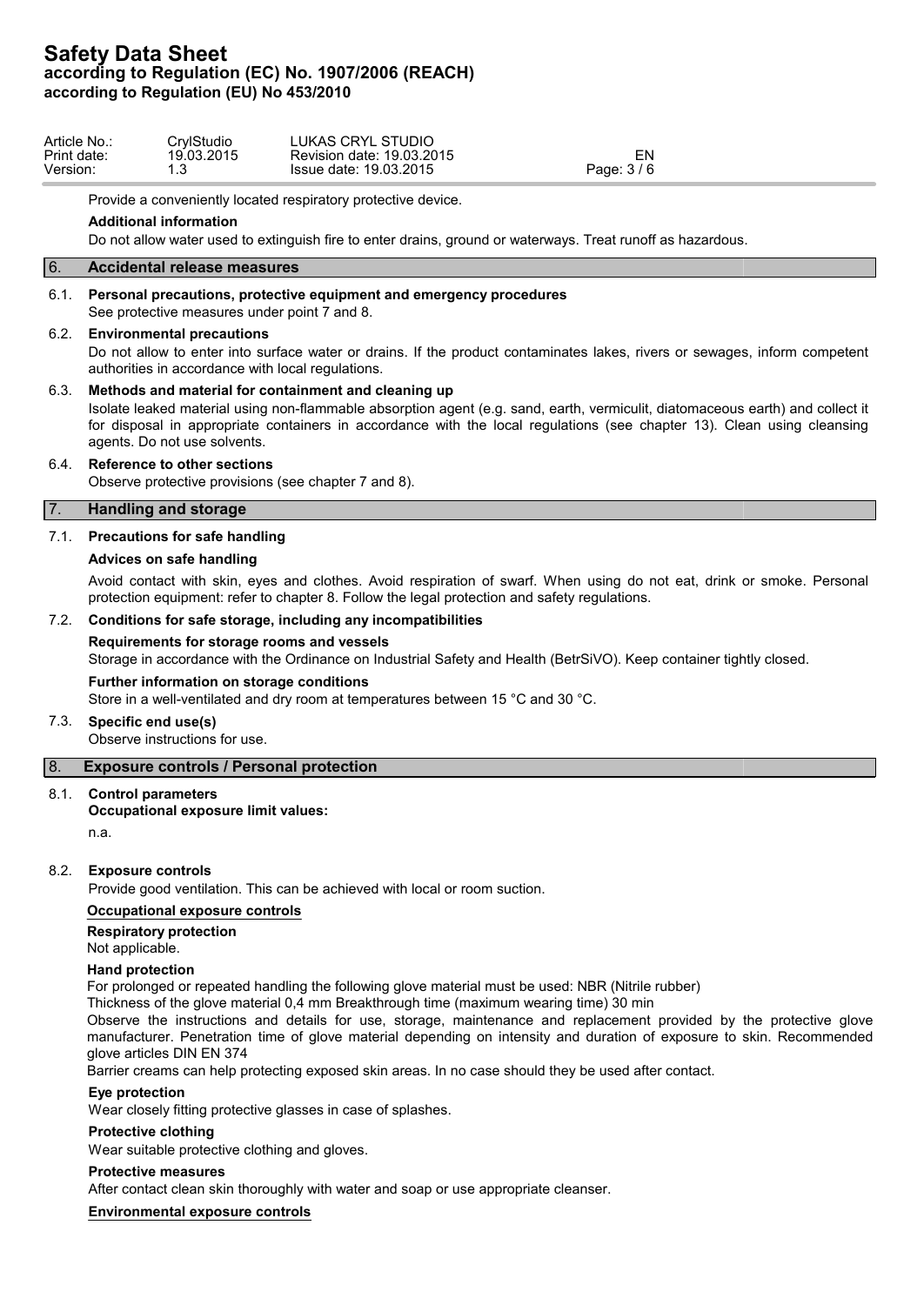| Article No.: | CrylStudio | LUKAS CRYL STUDIO         |             |  |
|--------------|------------|---------------------------|-------------|--|
| Print date:  | 19.03.2015 | Revision date: 19.03.2015 | ćΝ          |  |
| Version:     |            | Issue date: 19.03.2015    | Page: 4 / 6 |  |

Do not allow to enter into surface water or drains. See chapter 7. No additional measures necessary.

# 9. **Physical and chemical properties**

| 9.1. | Information on basic physical and chemical properties<br>Appearance:<br><b>Physical state:</b><br>Colour:<br>Odour: | liauid<br>liquid<br>refer to label<br>characteristic |                 |               |  |
|------|---------------------------------------------------------------------------------------------------------------------|------------------------------------------------------|-----------------|---------------|--|
|      | Safety relevant basis data                                                                                          | <b>Unit</b>                                          | <b>Method</b>   | <b>Remark</b> |  |
|      | Flash point:                                                                                                        | Not applicable                                       |                 |               |  |
|      | Vapour pressure at 20 °C:                                                                                           |                                                      | 13.60 mbar      |               |  |
|      | Density at 20 °C:                                                                                                   |                                                      | 1,26 $q/cm^{3}$ |               |  |
|      | Water solubility (g/L):                                                                                             | completely miscible                                  |                 |               |  |
|      | pH at 20 $°C$ :                                                                                                     | 8.00                                                 |                 |               |  |
|      | Viscosity at 20 °C:                                                                                                 |                                                      | 10000 $mPa·s$   |               |  |
| 9.2. | <b>Other information:</b>                                                                                           |                                                      |                 |               |  |

#### 10. **Stability and reactivity**

#### 10.1. **Reactivity**

#### 10.2. **Chemical stability**

Stable when applying the recommended regulations for storage and handling. Further information on correct storage: refer to chapter 7.

## 10.3. **Possibility of hazardous reactions**

## 10.4. **Conditions to avoid**

Stable when applying the recommended regulations for storage and handling. Further information on correct storage: refer to chapter 7. Hazardous decomposition byproducts may form with exposure to high temperatures.

### 10.5. **Incompatible materials**

## 10.6. **Hazardous decomposition products**

Hazardous decomposition byproducts may form with exposure to high temperatures, e.g.: carbon dioxide, carbon monoxide, smoke, nitrogen oxides.

#### 11. **Toxicological information**

No data on preparation itself available.

#### 11.1. **Information on toxicological effects**

#### **Acute toxicity**

Toxicological data are not available.

#### **Irritant and corrosive effects**

Toxicological data are not available.

#### **Sensitisation**

Toxicological data are not available.

#### **Specific target organ toxicity**

Toxicological data are not available.

#### **Aspiration hazard**

Toxicological data are not available.

#### **CMR effects (carcinogenicity, mutagenicity and toxicity for reproduction)**

Toxicological data are not available.

## **Practical experience/human evidence**

Other observations:

Splashing may cause eye irritation and reversible damage.

### **Overall Assessment on CMR properties**

The ingredients in this preparation do not meet the criteria for classification as CMR category 1 or 2 according to 67/548/EEC.

There is no information available on the preparation itself . The preparation has been assessed following the conventional method of the Dangerous Preparations Directive 1999/45/EC and has not been classified.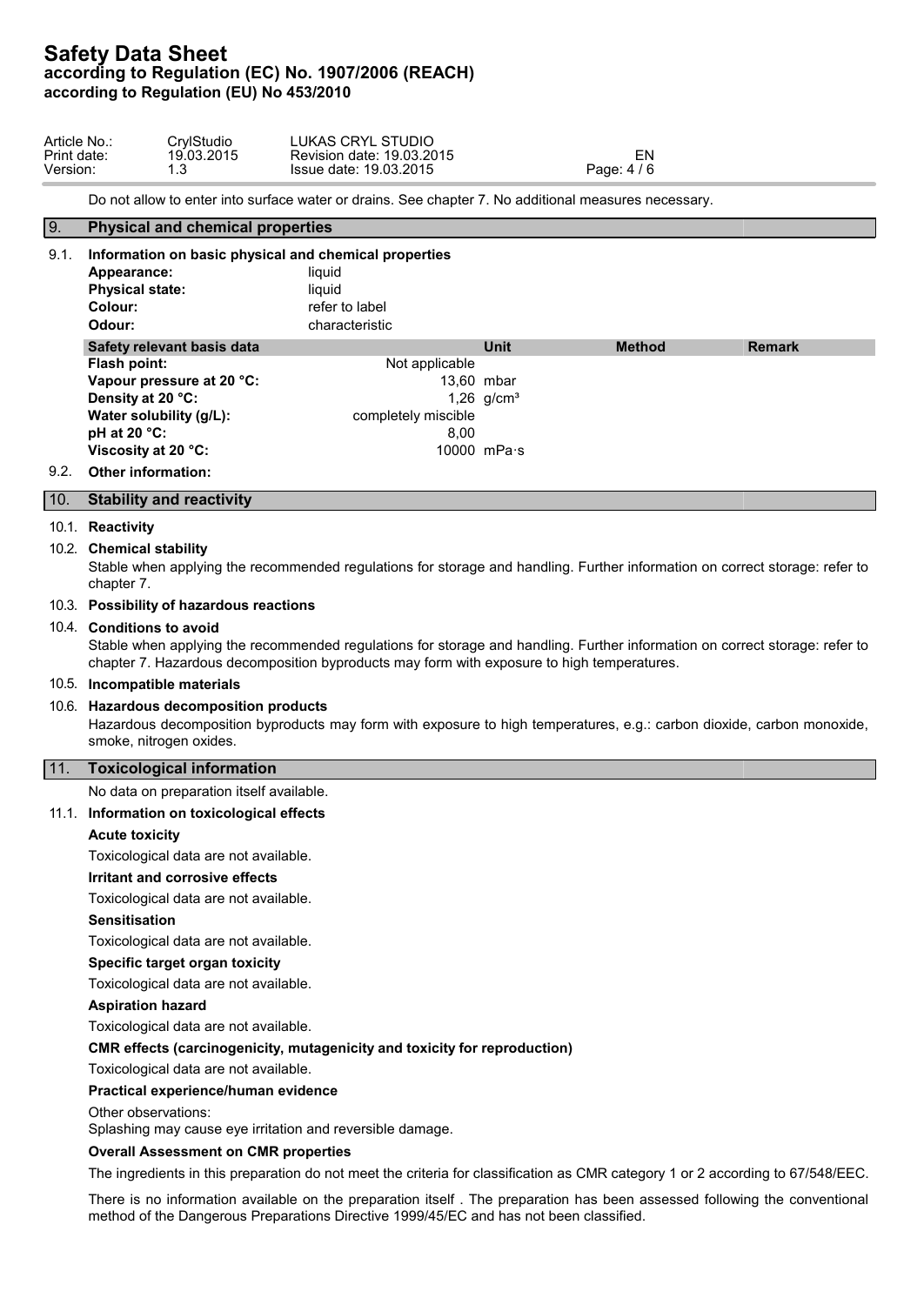| Article No  | CrylStudio | LUKAS CRYL STUDIO            |           |
|-------------|------------|------------------------------|-----------|
| Print date: | 19.03.2015 | 19.03.2015<br>Revision date: | -IV       |
| Version:    |            | 19.03.2015<br>Issue date:    | Page: 5/6 |

# 12. **Ecological information**

# **overall evaluation**

There is no information available on the preparation itself . Do not allow to enter into surface water or drains.

#### 12.1. **Toxicity**

No information available.

#### **Long-term Ecotoxicity**

Toxicological data are not available.

# 12.2. **Persistence and degradability**

Toxicological data are not available.

# 12.3. **Bioaccumulative potential**

Toxicological data are not available.

## **Bioconcentration factor (BCF)**

Toxicological data are not available.

# 12.4. **Mobility in soil**

Toxicological data are not available.

# 12.5. **Results of PBT assessment**

The substances in the mixture do not meet the PBT/vPvB criteria according to REACH, annex XIII.

#### 12.6. **Other adverse effects**

The preparation has been assessed following the conventional method of the Dangerous Preparations Directive 1999/45/EC and is not classified as dangerous for the environment.

# 13. **Disposal considerations**

# 13.1. **Waste treatment methods**

## **Appropriate disposal / Product**

#### **Recommendation**

Do not allow to enter into surface water or drains. This material and its container must be disposed of in a safe way. Waste disposal according to directive 2008/98/EC, covering waste and dangerous waste.

#### **List of proposed waste codes/waste designations in accordance with EWC**

080112 waste paint and varnish other than those mentioned in 080111

#### **packaging**

# **Recommendation**

Non-contaminated packages may be recycled. Vessels not properly emptied are special waste.

## 14. **Transport information**

**This mixture is not classified as dangerous according to international transport regulations (ADR/RID, IMDG, ICAO/IATA).**

**No dangerous good in sense of this transport regulation.**

14.1. **UN number**

n.a.

n.a.

n.a.

- 14.2. **UN proper shipping name**
- 14.3. **Transport hazard class(es)**
- 14.4. **Packing group**
- 
- 14.5. **Environmental hazards** Land transport (ADR/RID) n.a. Marine pollutant n.a.

#### 14.6. **Special precautions for user**

Transport always in closed, upright and safe containers. Make sure that persons transporting the product know what to do in case of an accident or leakage.